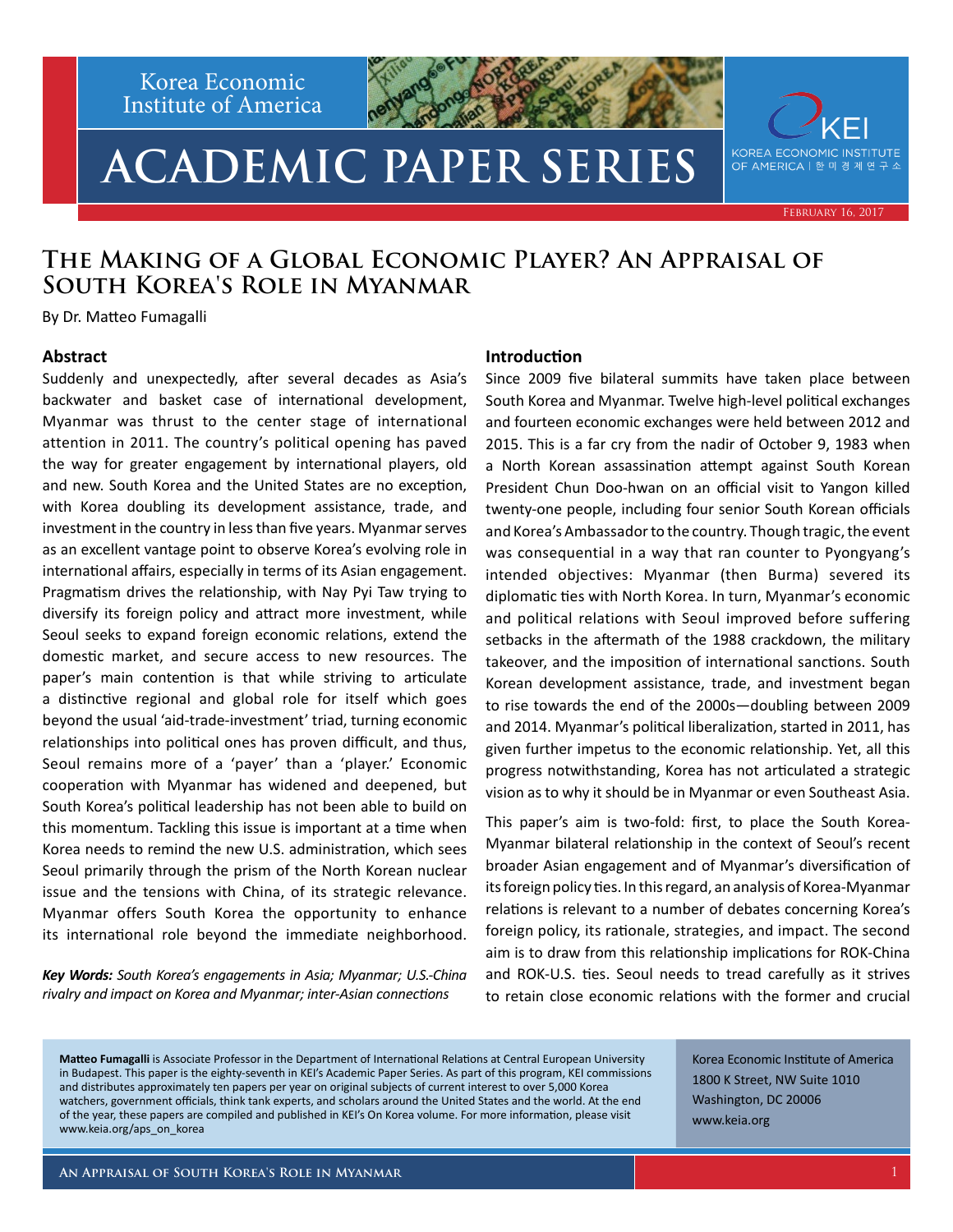

security ties with the latter. Borrowing a terminology largely used to discuss the disconnect between grand aspirations and a less grand reality of EU foreign policy, $1$  this paper asks whether Korea has evolved from a more confined (even regionally) role of a provider, typically understood in the form of a development actor—a donor—and 'rule-taker' to a much more active role, potentially that of a 'rule-maker.' In the Korean case, this is often understood under the 'middle power' concept, which denotes a country's aspiration, driven by its enhanced capability (e.g. economic prowess, in this case) to influence global affairs, and—not least—a recognition of its status by other powers.<sup>2</sup> Essentially this paper seeks to answer the following question: is Korea a global economic 'player' or 'payer?'

To anticipate the thrust of the argument, the paper puts forward the following propositions: One, the economic relationship largely overshadows the political one to the point that, while Korea's contribution is beyond dispute, the larger and more longterm aims it pursues in the country remain underdeveloped, with a clear risk that its 'spending' (or paying) may not constitute the best use of its resources. Two, the paper highlights the difficulty of turning an emerging economic partnership into a political one, as evidenced by the decreasing attention dedicated to Southeast Asia in Korea's foreign policy. In sum, there is considerable unfulfilled potential in an increasingly crowded field where the number of actors seeking to profit from Myanmar's opening is expanding steadily. The paper draws on the author's regular research visits to Myanmar since 2013 (most recently in November 2016) and various interviews conducted in Korea in recent years (the latest of which in January 2017).

The text below is structured in five sections. In the next, the key features and challenges of Myanmar's transition is summarized, primarily focusing on its foreign policy implications. The third section takes stock of the growing Korean economic presence in the country. This case study is then placed in a discussion of the diversification of Korea's foreign policy and growing inter-Asian connections. The impact of the relationship on U.S.-Korea relations and the deepening U.S.-China rivalry follows.

#### **Myanmar's Transition and Its Foreign Policy Implications**

Myanmar's military leadership surprised many observers when in 2011 it announced it was formally handing over power to a civilian government. Skepticism remained as most of the cabinet post-holders—such as former president Thein Sein himself included former generals. What followed was one of the most unexpected political transitions in recent times. After a by-election held in 2012 was won by the opposition, the National League for Democracy (NLD), expectations rose before the November 2015 parliamentary elections and March 2016 presidential elections.<sup>3</sup> What followed were the first free and fully-contested parliamentary elections since 1960. The NLD, founded and led by long-time opposition leader and Nobel Peace Prize Laureate Aung San Suu Kyi—daughter of the country's 'founding father', General Aung San, and also known as Daw Suu—won a landslide victory. What was surprising was not so much the victory itself but rather its magnitude, clearly aided by the first-past-the-post electoral system. The government and the military accepted the results. In March 2016 presidential elections led to the election of the first civilian to hold the post in more than fifty years, Htin Kyaw, an NLD member and close aide of Daw Suu. Although she would have in all likelihood been elected easily, Aung San Suu Kyi was barred from running by a clause *ad personam* of the 2008 constitution (article 59f). What followed was the formation of the government, which comprised mostly of NLD members and some technocrats. Daw Suu took on the post of foreign minister, the minister of the president's office, and a newly-created position of state counsellor, which makes her virtually the prime minister and the head of the executive.

It is difficult to underestimate the extent of such changes, and the speed at which these have occurred. At the same time, the transition is far from over and Myanmar can hardly be considered a liberal democracy today,<sup>4</sup> with the military still holding a constitutionally protected veto power. In addition, the government might be new, but the challenges it is confronted with are predominantly old. Myanmar's state-building process is widely seen as incomplete as the country has been plagued with ethnic insurgencies, predominantly around its mountainous periphery. As such, peace-building remains an utmost priority for the government. The one main new challenge is that of a forced cohabitation between the NLD government and the military. A thorny issue which marked the entire post-independence life of the country and has resurfaced with violence in the early 2010s is a tide of (occasionally violent) nationalism spanning both majority and minority groups.<sup>5</sup> The rekindling of conflict in Rakhine State and the overall lack of progress in the peacebuilding process—despite the hype about the Panglong21 Conference in August-September 2016—are stark reminders that much remains to be done.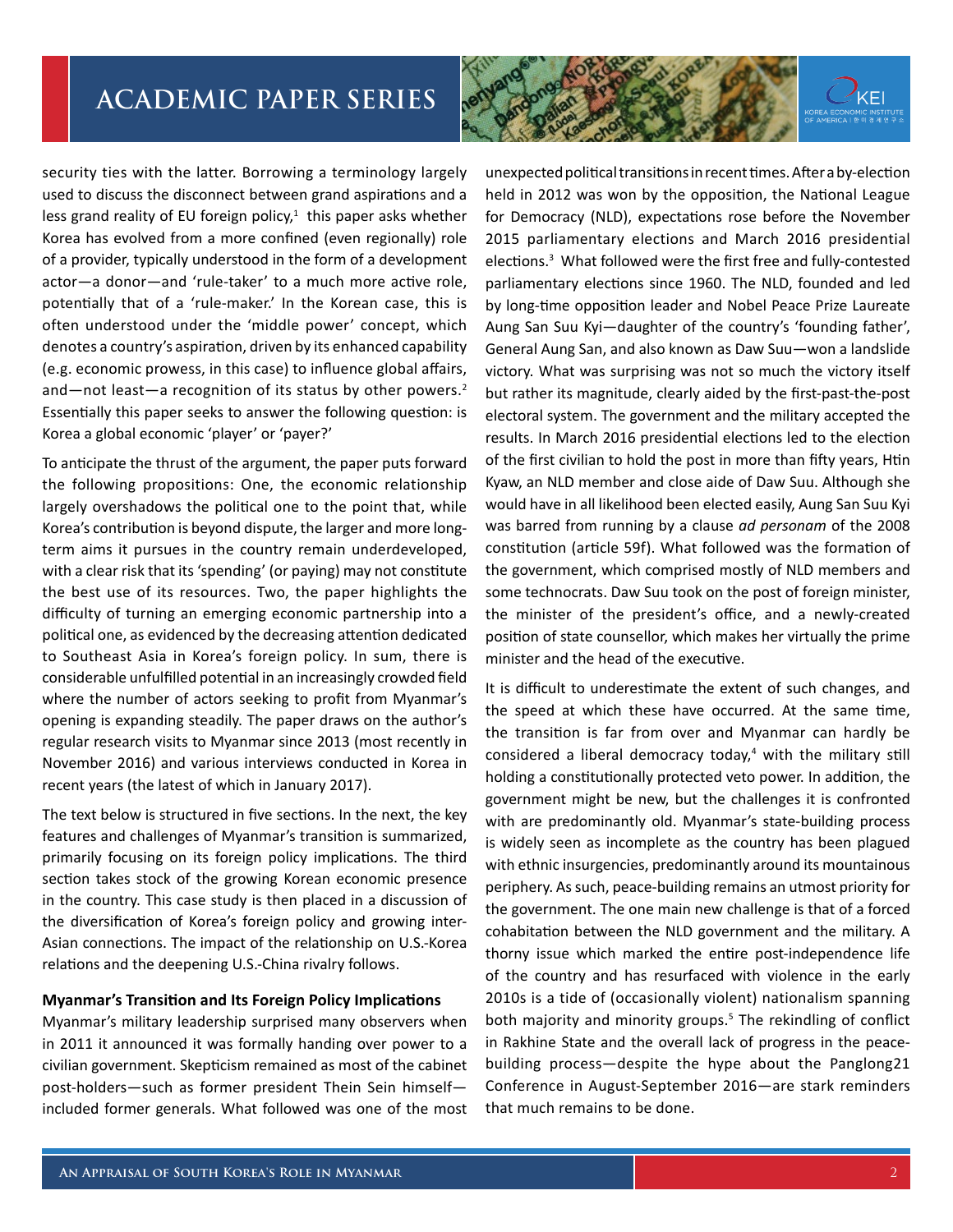#### *The Diversification of Myanmar's Foreign Policy*

Much has been said about the extent to which the junta's awareness that Myanmar had become, at the turn of the century, both an international pariah and politically and economically over-reliant on China's support. Such considerations played a major role on the generals' decision to open the system. The breakthrough has brought greater engagement from western powers—former President Obama visited the country twice—as well as Asian ones. Japan has boosted its presence,<sup>6</sup> Singapore deepened economies ties, and Thailand and India remain important commercial partners. While all this has surely been important, the tendency in many western circles has been to overblow such considerations and speculate that this would also signal a move away from a close partnership with China.

What the post-2011 transition has meant, as Chow and Easley convincingly show, $7$  is a diversification-or rebalancing-of Myanmar's foreign policy, with an eye on enhancing partnerships (which never stopped even under sanctions as ties with Japan and Singapore show) and attracting investment and boosting trade, as well as much-needed development assistance. It is in this light that Korea's outreach to Myanmar should be understood. While Korea's economic clout is clearly visible even during a short cursory visit to the country's commercial capital, Yangon, it is not going to replace China any time soon.

#### **Expanding South Korea's Presence in Myanmar**

South Korea established diplomatic relations with Burma (the official country name at the time) in 1975, although for another few years Burma-ROK ties remained in the shadow of the junta's closer relationship with the DPRK. The landmark events for vast improvements in the ROK-Myanmar relationship are the 1983 bombing, which led to a downgrade in the relationship with Pyongyang, and the 2011 political opening, which allowed for greater engagement by the ROK.

Myanmar's appeal lies in its cheaper labor costs—with a labor force of 36 million and a GDP per capita at PPP of \$5,500 as of 2015—and a sizeable untapped market over around 51 million people (according to the 2014 census). The country's natural resource wealth, with on- and off-shore oil and gas fields and huge mineral resources, also makes it immediately attractive to Korea's resource-intensive economy. At the same time, a cumbersome legal framework in terms of economic policies, a labor force which may be large but also in need of substantive





training, widespread corruption at all levels, and decrepit infrastructure make for a challenging environment.

#### *Development Assistance*

South Korea's development assistance to Myanmar is relatively small when compared to that of other East Asian countries. Between 2001 and 2013 Korea's overseas development assistance to Myanmar totaled around \$92 million (Figure 1).<sup>8</sup> Disbursement to Korea more than doubled between 2010 and 2013 and experienced a spike in 2014 (4.3 percent of KOICA's budget) before declining somewhat in 2015 (around three percent). KOICA's involvement in the country is wide-ranging, including support (\$20 million) of the Myanmar Development Institute in Nay Pyi Taw, to higher education projects with the University of Yangon, as well as a \$22 million-worth attempt to export the New Village Movement (Saemaul Undong) to the Southeast Asian country.<sup>9</sup> Myanmar has moved up in the priority list for aid recipient countries, from being outside the top 20 in 2011 to number four in 2014 (and dropped to six in 2015.) This is of course remarkable, but what is also different now compared to the start of the decade is that the aid sector is a truly crowded field with various Western and Asian actors all seeking to establish a presence in the country, only to realize that Myanmar does not have the capacity to manage projects or even spend funds.10

#### *Trade*

South Korea-Myanmar trade relations were established in 1967, but only grew significantly towards the late 2000s. Myanmar-Korea trade experienced a three-fold increase since 2010 and exceeded \$850 million in 2015 (Figure 2). Trade is undoubtedly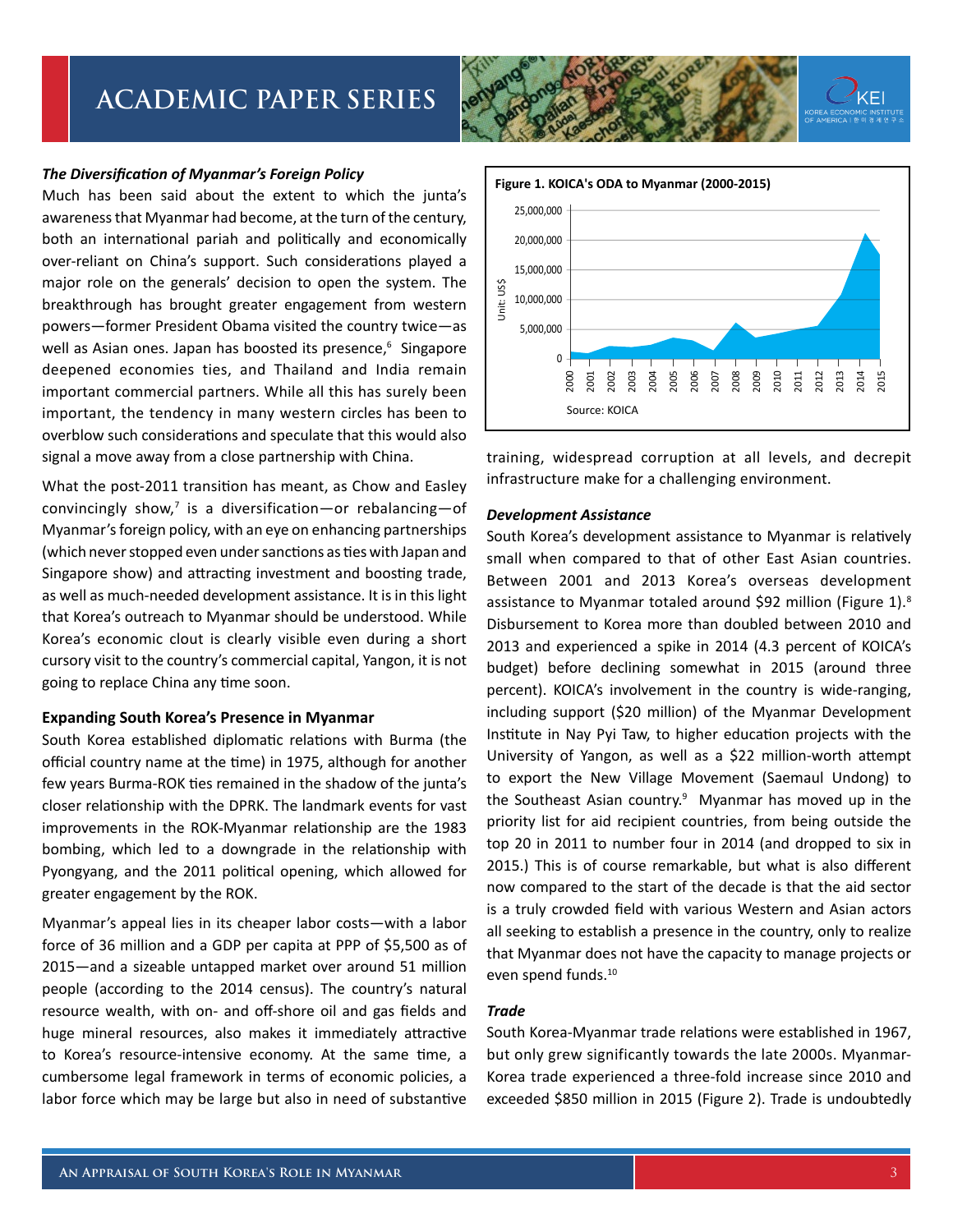

growing, though this remains small compared to each country's respective other trade partners (Table 1), a situation which is unlikely to change any time soon.

Adding comparative data places Korea-Myanmar in perspective. Korea's trade with Myanmar only exceeds two ASEAN countries— Laos and Cambodia.<sup>11</sup> At the same time it has been increasing since 2010 (Figure 2), with a sharp increase in 2012 (mostly driven by exports to Myanmar) and a couple of slumps in 2013 and 2015, though overall trade remains higher than 2011 levels. Korea is the sixth largest exporter to Myanmar. At the same time, trade between Myanmar and its other trade partners is



considerably higher, as shown in Table 1. In 2014 Myanmar's main import partners were China (42 percent), Thailand (20 percent), and Singapore (10 percent). Korea, at 3.8 percent is clearly far behind. Myanmar's main export destinations are China (32 percent), Thailand (31 percent) and India (9.2 percent), with Korea again a distant ninth at 4.9 percent, although this was a remarkable improvement from 2010 (2.6 percent).

#### *Investment*

Korea is among Myanmar's top ten investors, with Myanmar being Korea's fourth largest investment market in ASEAN. South Korean investment in Myanmar first dates back to 1990 when Daewoo Electronics opened a plant. $13$  Samsung and Hyundai sought to operate there in the 1990s as well but left due to the difficult business environment and the junta's economic policies.<sup>14</sup> Today, a large number of Korean companies are present—41 overseas enterprises as per Korea EximBank data—from Lotte to Daewoo International to restaurants, retailers, and others. Although a cursory visit to Yangon would impress 'Korean business being everywhere,' there are perhaps cautionary notes, such as the failure of the \$1.4 billion Hanthawaddy International Airport project due to open in 2022 north of Yangon. The deal collapsed in 2014 as a result of disagreements between the government and the Korean company that won the tender (Incheon International Airport Corporation) over the capacity of the new airport (in terms of passengers). The project was eventually reassigned to the joint runner-up in the bid—Singapore's Yongnam Changi International Airport and Japan's JGC.15

| Table 1. Myanmar's Imports-Exports (2014/15, in US\$ million |                           |               |      |                            |               |
|--------------------------------------------------------------|---------------------------|---------------|------|----------------------------|---------------|
| Rank                                                         | <b>Exports to Country</b> | <b>Amount</b> | Rank | <b>Import from Country</b> | <b>Amount</b> |
| 1                                                            | China                     | 4,225         |      | China                      | 4,537         |
|                                                              | Thailand                  | 3,193         |      | Singapore                  | 3,720         |
| 3                                                            | India                     | 533           | 3    | Thailand                   | 1,494         |
| 4                                                            | Singapore                 | 461           | 4    | Japan                      | 1,602         |
| 5                                                            | Japan                     | 455           | 5    | Malaysia                   | 703           |
| 6                                                            | South Korea               | 328           | 6    | South Korea                | 422           |
|                                                              | <b>Total</b>              | 10,420        |      | <b>Total</b>               | 15,109        |

Source: Adapted from Park (2015, p. 659, table 17.7), original data from the Central Statistical Organization of the Republic of the Union of Myanmar.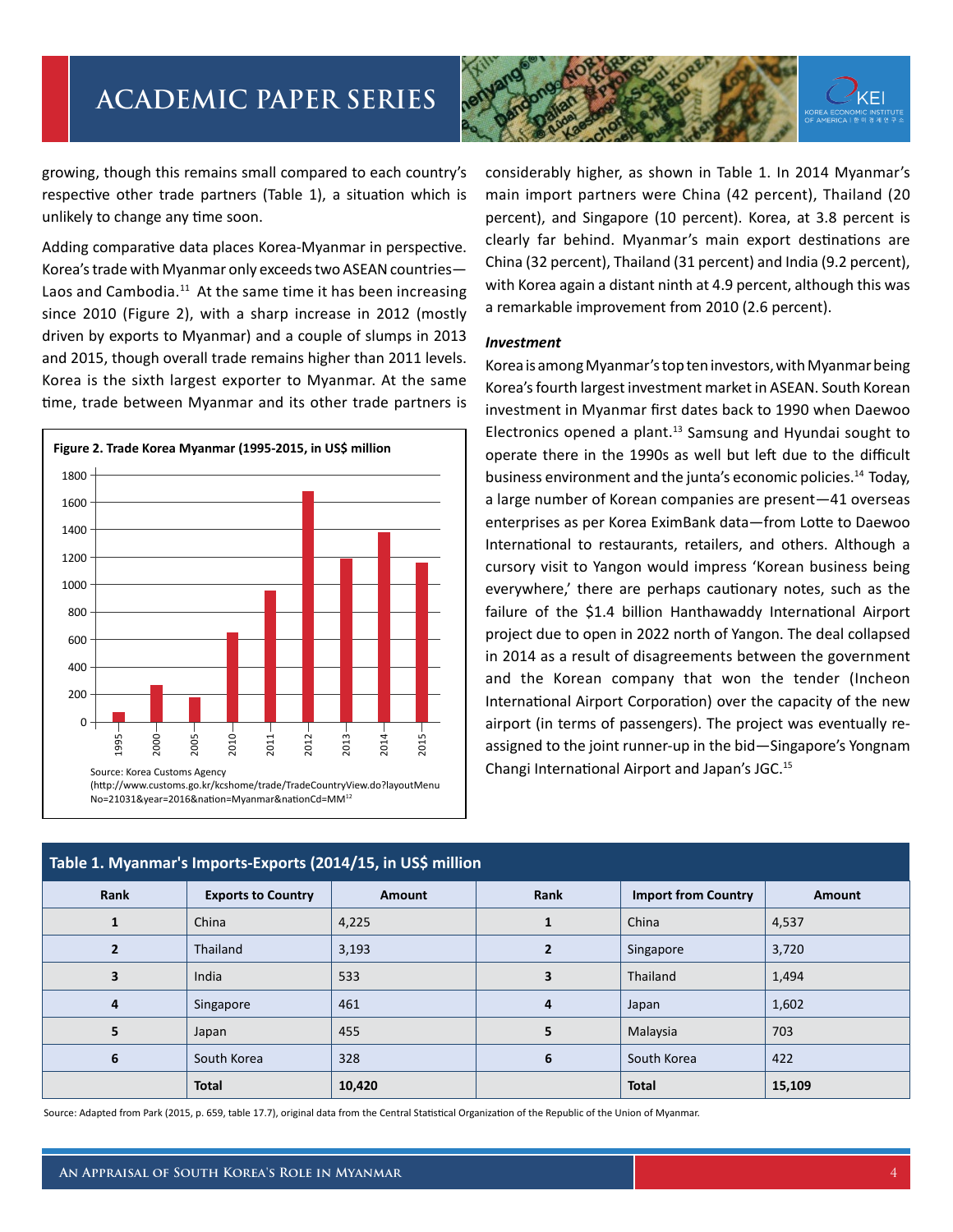



Of course, Korean FDI has been hardly unique (though it began flowing into the country somewhat ahead of western actors, where FDI accelerated when some of the sanctions lifted in 2014). Of this about a third has been invested in the hydrocarbon sector (ca. \$19.8 billion). Key investors in the country are Singapore (\$4.3 billion) and China (\$3.3 billion). In this respect, despite the smaller amount involved, Korea's presence is far from negligible (Figure 4).

As the data in Figure 4 shows, the economic relationship has strengthened significantly in recent years. Korea's economic presence in the country is wide-ranging and Seoul has emerged



as an important economic partner for Nay Pyi Taw. As such, there is no doubt that, to use former President Lee Myung-Bak's expression in reference to Korea's evolution from an aidrecipient country to a donor and member of the OECD DAC (Development Assistance Committee) club, Korea is "giving back to the international community."<sup>16</sup> Yet, compared to other East Asian powers, South Korea's overall presence in Myanmar remains smaller. There is no point denying the strategic aim of Korea's growing economic presence and aid is unclear.<sup>17</sup> As it continues to grow, it is important to ask how a broadening of foreign economic relations relates to other components of the country's foreign policy. Why is Korea in Myanmar and what is it trying to achieve there?

#### **An Actor in Search of a Script?**

"The geopolitical context which emerged from the collapse of the Soviet Union and the end of the Cold War, combined with Korea's growing economic prowess, enabled greater dynamism and diversification in Seoul's foreign policy-making."18 What most scholars note is the growing activism that has accompanied Korea's foreign policy in recent decades. The end of the Cold War was in this respect a catalyst for change. Responding to this changing economic geography, the Korean government has tried to strengthen its economic ties with China, ASEAN, and new regions, especially with Southeast and Central Asia, to secure more energy resources and broaden its own production and investment networks. Within this strand of the scholarly literature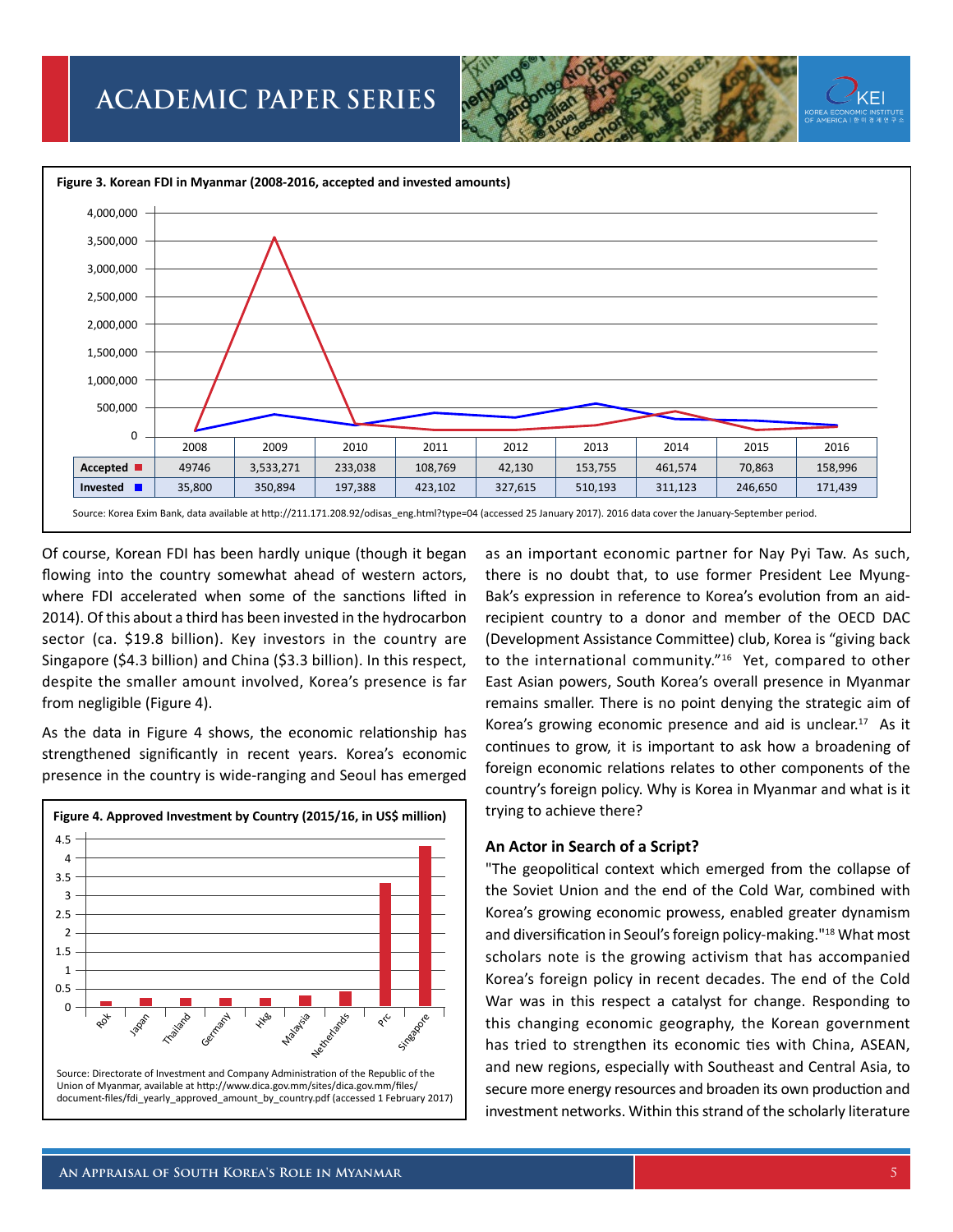

can be found debates on how Korea positions itself in Asia.19 Engagement in Asia (beyond Northeast Asia, that is) is crucial to understand Korea's new role, its new ambitions and the outward projection of its domestic economic prowess.20

In South Korea's semi-presidential system, presidents have a strong say in setting a foreign policy agenda.<sup>21</sup> This has led to a plethora of presidential strategies or initiatives, often overlapping in geographical or substantive focus, but so explicitly aimed at replacing the predecessor that this ultimately hindered continuity in foreign policy-making. The presidencies of Kim Dae-Jung, Roh Moo-Hyun, and Lee Myung-Bak and their attitudes towards Korea's broader role in Asia are a case in point. Although he was surely better known for his opposition to authoritarian rule and, later, the policy of engagement towards North Korea, President Kim Dae-Jung also sought to expand Korean ties with Southeast Asia. For him, Korea was as much a Northeast as a Southeast Asian country, thereby articulating a strategic vision for a Korea "beyond the Korean peninsula."22 President Roh Moohyun continued along these lines, although his push appeared to be more towards Central Asia, with his "Comprehensive Central Asia Initiative." President Lee Myung-bak expanded the ties to Central Asia but embedded them in a broader 'New Asia Initiative.' Therein partnerships with ASEAN countries features prominently. Under his presidency, Korea's foreign policy grew more ambitious and assertive and resource diplomacy became one of its defining elements. Overseas development assistance would generate the political will necessary to boost trade and investment.<sup>23</sup> The "synergetic state-private approach enabled private-sector representatives to be deployed more extensively, supported by the public-sector trade representation that was the leading element of Korea's diplomatic presence in these countries."24

Compared to her predecessors, President Park Geun-hye has paid less attention to Southeast Asia. Her Eurasia Initiative, as the name implies, was geared towards Northeast Asia and the development of trans-continental linkages connecting the Korean Peninsula to Russia and then Europe. The Eurasia Initiative called for linking energy and a logistic infrastructure (such as rail networks, oil and gas pipelines, and electricity grids) across Europe and Asia, with an emphasis on 'co-developing China's shale gas and eastern Siberia's petroleum and gas.'25 There was little space for Myanmar and Southeast Asia in all this, also because rhetoric aside, Korea remained preoccupied with

its relations with China and the United States.<sup>26</sup> The feeling was as if a significant opportunity was about to be lost.

What this means is that the strongly partisan nature of Korean foreign policy-making prevents the formation of a consensus as to where the country's long-term interests are. Reinventing the wheel every five years does not help Korea advance its political and economic interests.

High political considerations aside, the Myanmar case highlights a second factor that has hindered the articulation of a strategic vision for Korea's role in Asia (and beyond): limited partner expertise in Korea and a lack of government-academia-business conversation. During a recent visit to Seoul<sup>27</sup> many interviewees in academia and think tanks noted both the limited capacity within government agencies to deal with Southeast Asia as a whole, let alone specific countries. To be clear, Southeast Asia is well covered in Korean universities and think tanks. Seoul National University and Sogang University are home to several scholars with expertise on the region, and their Centers for Southeast Asian Studies produce excellent research (though a greater number of publications in English would presumably broaden readership and thus potentially impact). The Korean Association of Southeast Asian Studies (KASEAS) and the Korean Institute of Southeast Asian Studies (KISEAS) serve the purpose of strengthening academic networks and the Korea-ASEAN Center in Seoul is an additional source of expertise and contacts. That said, Myanmar-specific expertise is far more limited and Busan University of Foreign Studies appears to be an exception in this regard, with a Department of Myanmar Studies within the College of Asian Studies. Korea's leading think tanks host Myanmar-focused workshops but these tend to be one off events, rather than the result of larger systematic collective endeavors focused on the country.

Tackling these issues should proceed in reverse order and would require the South Korean government (and private foundations) to significantly expand expertise on Southeast Asia, facilitate greater dialogue between academia and the policy community as well as a more dynamic conversation between Korea- and Myanmar-based experts. Chung-Ang University's KOICA-funded partnership with the University of Yangon, for example, built around capacity-building in the higher education sector, with frequent visits in both directions, is a step in this direction.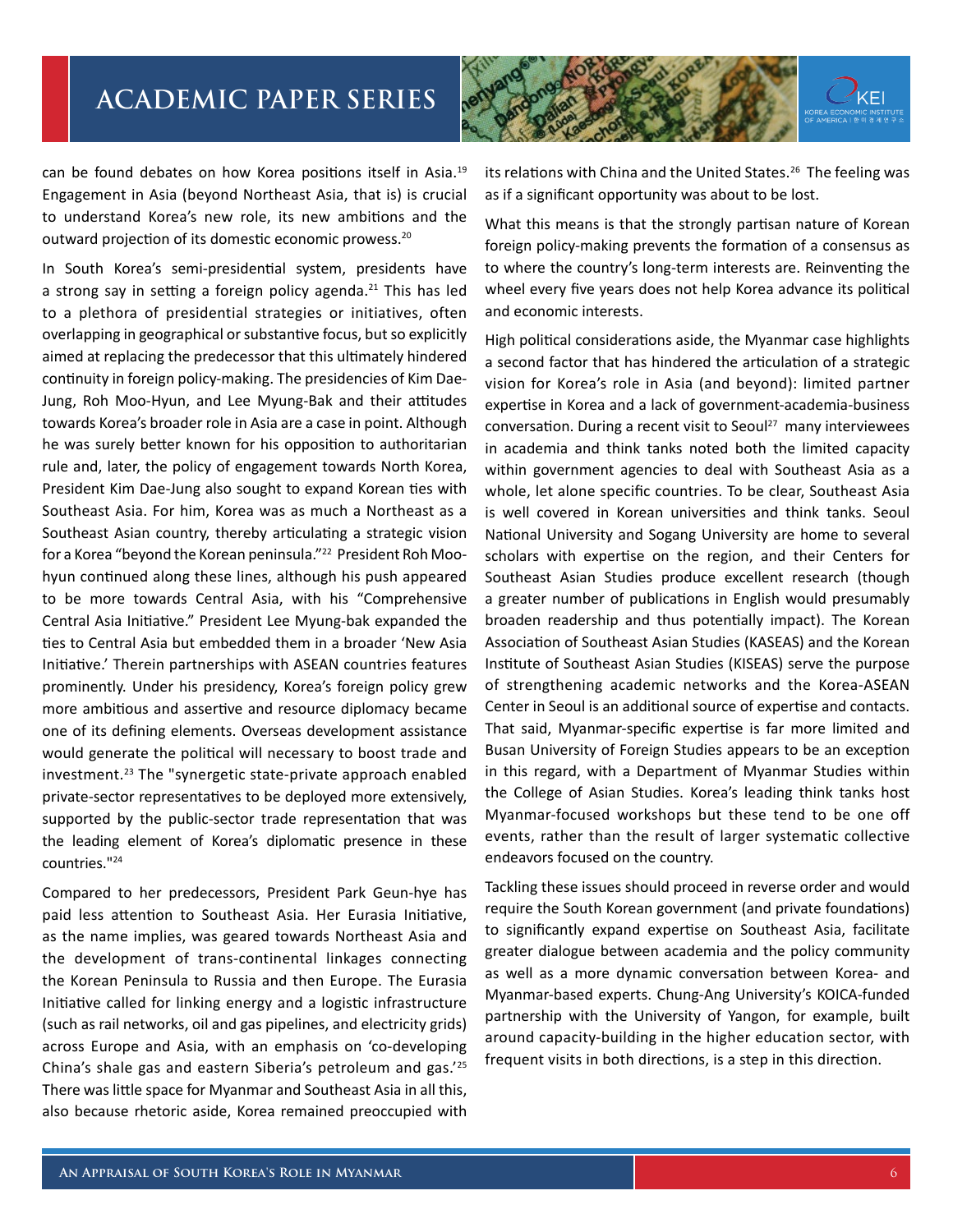#### **Broader Implications**

Clarifying the significance of ties with Myanmar and more broadly Southeast Asia is not only important for Korea's strategy there, but also relates directly to its relationship with the United States. Normalizing relations with the country might have been one of the main foreign policy successes of the Obama administration, and surely the least controversial achievement, when compared to the breakthrough with Cuba and the Iran deal. It is safe to assume that a Trump administration might be less interested in Myanmar's political transition, the various human rights issues plaguing that country, and its internal instability and underdevelopment. What does a Trump administration, from what is possible to evince from the campaign and post-campaign statements, mean for South Korea and what can Korean policymakers to do tackle this issue? Answering this question is especially timely since 'headwinds' clearly lie ahead for the U.S.- Korea relationship.28 And, more importantly for this paper, how does Myanmar fit in such debates?

South Korea is unlikely to be a top priority for the Trump administration (if anything, North Korea might be, alongside China). So far, its presence in the campaign and transition debates was a function of two issues: the proximity of North Korea and the nuclear question, and the demand made by Donald Trump during the campaign that U.S. allies either contribute what they are supposed to or make a greater contribution to the relationship, specifically referencing Korea and Japan. Although there is considerable space to shape the debate and the orientation of the new administration in its early weeks and months, the vacuum in the Korean political leadership could not come at a worse time. South Korea will struggle to retain its strategic relevance, especially without its top leadership as 'Choi Sun-sil gate'29 is dragging down not only President Park but higher echelons of the political and economic establishment.

As remotely located as Myanmar might be from both South Korea and the United States, its position as a resource-rich middle-sized country at China's periphery—and one with a close yet bumpy relationship with its larger neighbor to the north—presents both Washington and Seoul with clear opportunities, if played well. The poor handling of minority issues and the plight of the Rohingya community are likely to be of little or no interest to either Korea or the United States. Instead, most likely Myanmar will be seen in Washington through the prism of U.S.-China relations. For this reason, in principle, the U.S. should retain an



Thus, assuming a U.S. interest in Southeast Asia but also a reluctance to stay directly engaged, Korea might play the role of the 'surrogate' as its presence would be less likely to rouse suspicions in Beijing. Korea has all the resources needed to anchor more firmly Myanmar's transition—its own experience, a lack of political and historical baggage, and a willingness to trade and invest—that would make it a preferable partner to Myanmar than many other far-away western states. Myanmar's government might not be in a position nor have the will to pursue closer military ties with Washington. Given the state of Myanmar's armed forces and supplies and the need of training, the Tatmadaw would benefit from enhanced security cooperation with South Korea without directly involving Washington, which could tacitly approve the relationship. To be clear, this is not to say that Korea's policy towards Myanmar will be directed by Washington or that Seoul has no agency. Quite the opposite, Korea can augment its strategic relevance by complementing what it has been doing so far with a deeper political and security relationship, which would help both Myanmar and, indirectly, the United States.

#### **Conclusion**

South Korea-Myanmar relations have grown tremendously since the start of the decade. Seoul's relationship with Nay Pyi Taw is illustrative of broader trends in Korean foreign policy such as its greater activism, ambition, and diversification. At the same time, it also highlights the challenges of turning economic cooperation into a strong political relationship and therefore growing out of the role as 'taker' or 'provider' to one as 'player,' contributing to structuring economic and political relations, perhaps even beyond the limited confines of a bilateral relationship. Myanmar welcomed Korea's growing interest as this allowed the country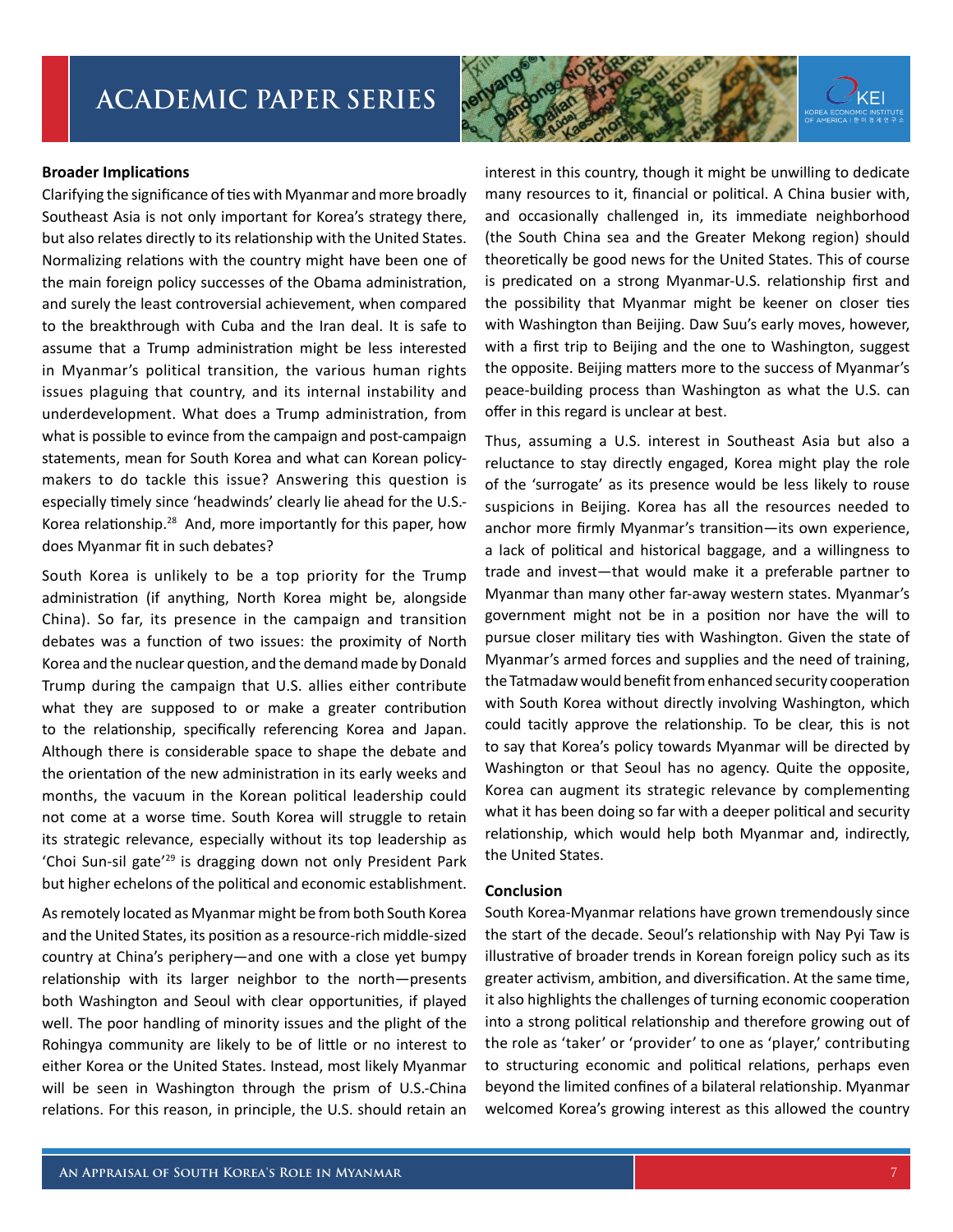

to diversify foreign policy ties, expand political, economic and even socio-cultural networks, and attract foreign investment. Despite its greater contribution in terms of aid-trade-investment, Korea is not going to suddenly replace China as the single most important international partner of Myanmar; neither is Korea's development assistance—though valuable—going to exceed Japan's. Despite the obvious differences, both countries face the same strategic predicament in that, economically close to China and (especially in the Korean case) politically to Washington, they may be faced with a stark choice should U.S.-China relations deteriorate significantly. This is far from inevitable, and there are ways for Korea to carve its own niche to protect itself from a downturn. In recent years, Korea's place in Southeast Asia has remained on the sidelines of policy-making and strategic thinking, and while Korea has made gains in absolute terms it has lost terrain to other East Asian competitors.

Seoul's relationship with Myanmar raises legitimate doubts as to whether the flow of resources into Myanmar is part of a strategy aimed at deepening the relationship. There is nothing inevitable about a South Korean presence in Myanmar and abrupt changes in the global geopolitical landscape have clear reverberations even on this bilateral relationship. With presidential elections taking place in 2017, a new Korean administration will have the opportunity to reposition Korea's role in Myanmar in a more strategic and reflexive manner. A late-comer to the region, Korea now risks missing the train to Nay Pyi Taw. The new South Korean leadership will face momentous changes and will have to make some urgent choices.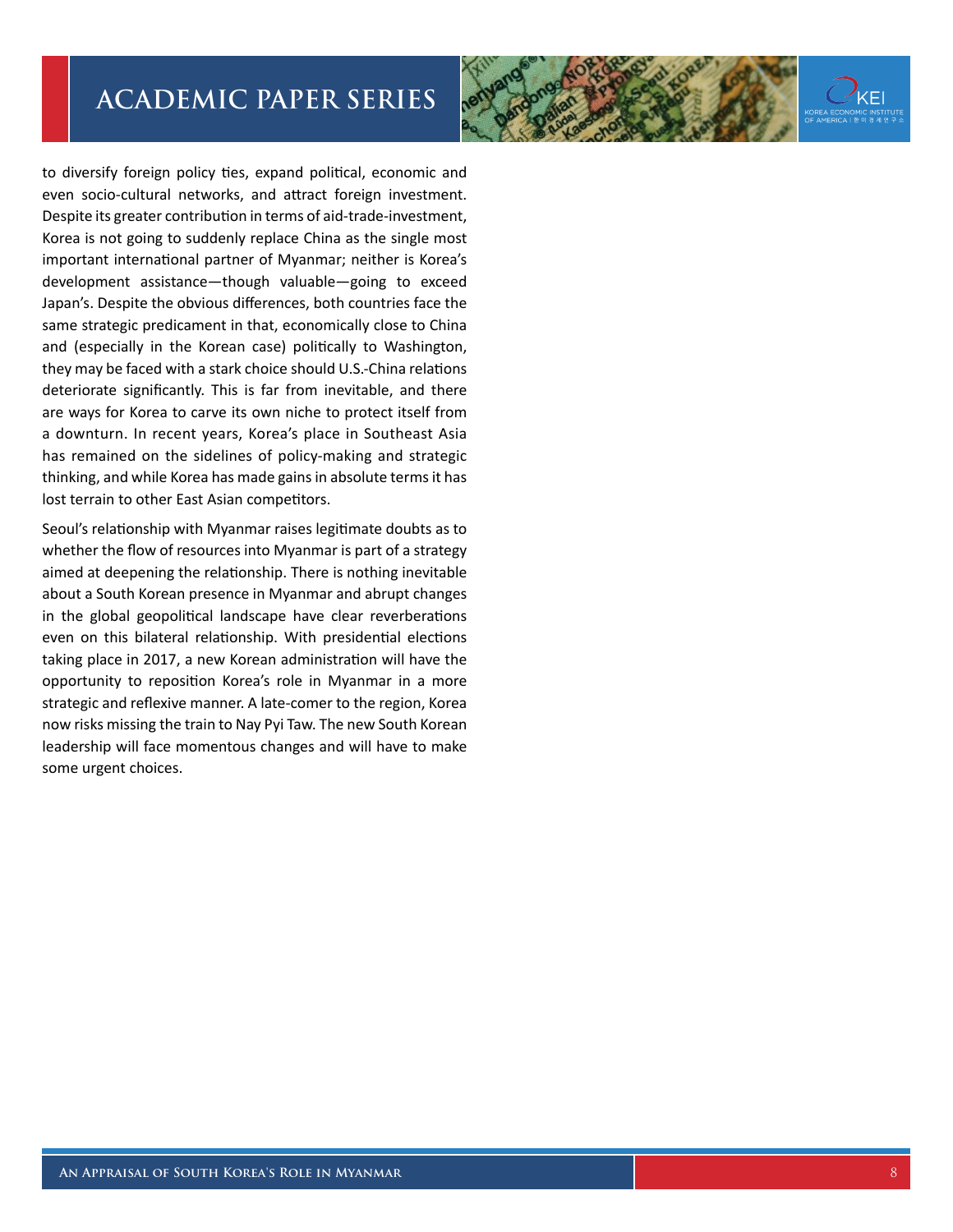

#### Endnotes

- <sup>1</sup> See for example: European Parliament, "Diplomatic Service: EU to become 'a global player instead of a payer'," 7 July 2010; Martin Holland and Serena Kelly, "Payer or Player? EU Developmental Action in the Pacific," in Stefan Gänzle, Sven Grimm, and Davina Makhan (eds.) *The European Union and Global Development. An 'enlightened superpower' in the making?* (Springer 2012): pp 245-260.
- 2 For a good summary of this debate see Soon-ok Shin, "South Korea's elusive middlepowermanship: regional or global player?," *Pacific Review* 29 (2016): 187-209.
- 3 Youngmi Kim, "The 2015 parliamentary and 2016 presidential elections in Myanmar," *Electoral Studies*, 44, (2016): 419-422.
- 4 Roger Lee Huang, "Myanmar's Way to Democracy and the Limits of the 2015 Elections," *Asian Journal of Political Science*, 2016, available at: http://dx.doi.org/10.1080/02 185377.2016.1245154 (accessed 2 February 2017).
- 5 For some background on this see Matthew J. Walton *Buddhism, Politics and Political Thought in Myanmar* (Cambridge: Cambridge University Press, 2016); Nick Cheesman and Nicholas Farrelly (eds.) Conflict in Myanmar. War, politics, religion (Singapore: ISEAS, 2016).
- 6 Patrick Strefford, "Japan's Bounty in Myanmar. Finally Reaping the Rewards of Its Long-term Investment," *Asian Survey*, 56 (2016): 488–511.
- 7 Jonathan T. Chow and Leif-Eric Easley "Rebalancing not Pivoting: Myanmar's Reforms and Relations with Washington and Beijing," Pacific Forum CSIS (Honolulu, 8 September 2016); Jonathan Chow and Leif-Eric Easley, Adam P. MacDonald, "Myanmar's Ongoing Great Power Balancing Act," *East Asia Forum* (30 November 2016).
- <sup>8</sup> I am aware of the fact that Korea's ODA is not entirely coterminous with KOICA's budget, although the latter takes up the lion's share of it and therefore represents accurate trends.
- <sup>9</sup> "Myanmar Emulates Korea's Rural Development Model," *Korea Herald*, 13 June 2016.
- <sup>10</sup> Author's interview at the Taipei Economic and Cultural Office, Yangon, 1 November 2016.
- 11 Jang-Sik Park, "Korea-Myanmar Relations: A Long-awaited but Close Partnership," in Choong-Lyol, Seok-Joon Hong and Dae-yeong Young, eds, *ASEAN-Korea Relations: Twenty-five Years of Partnership and Friendship* (Seoul: Nulmin Books, 2015): 657.
- $12$  2016 data are only available for the January-March period at the time of writing and are thus omitted.
- 13 Jang-Sik Park, "Korea-Myanmar Relations: A Long-awaited but Close Partnership," in Choong-Lyol, Seok-Joon Hong and Dae-yeong Young, eds, *ASEAN-Korea Relations: Twenty-five Years of Partnership and Friendship* (Seoul: Nulmin Books, 2015): 660.
- $14$  Ibid.
- <sup>15</sup> *Myanmar Insider*, Hanthawaddy International Airport Project awarded to Yongnam CAPE- JGC Consortium February, 2015.
- 16 Lee, Myung-Bak "New Asia Initiative," available at www.mofat.go.kr/mofat/pcrm/eng5.doc [accessed 29 June 2015].
- <sup>17</sup> Author's interview, Seoul, 18 January 2017.
- <sup>18</sup> Matteo Fumagalli, Growing inter-Asian connections: Links, rivalries, and challenges in South Korean–Central Asian relations, Journal of Eurasian Studies, Volume 7, Issue 1, 2016, p. 37.
- 19 Anthony P. D'Costa (ed), *After-Development Dynamics: South Korea's Contemporary Engagement with Asia* (Oxford: OUP, 2015); David I. Steinberg (ed), *Korea's Changing Roles in Southeast Asia. Expanding Influence and Relations* (Singapore: ISEAS, 2010).
- <sup>20</sup> Uk Heo and Terence Roehrig, South Korea's Rise. Economic Development, Power, and Foreign Relations (Cambridge: Cambridge University Press, 2014).
- 21 Youngmi Kim, *The politics of coalition in South Korea. Between Institutions and Culture* (London: Routledge), 2011.
- <sup>22</sup> 'President Kim Dae-Jung's Keynote Address at the ASEAN and Korea-China-Japan Summit' (in Korean), Bandar Seri Begawan, Brunei, 5 November 2001, available at http://kdjpeace.com/home/bbs/board.php?bo\_table=d02\_02&wr\_id=647 (accessed 2 February 2017); Jaehyon Lee, '마하티르와 김대중의 동아시아지역협력 구상비교 연구' (A comparative study of Mahatir and Kim Dae-Jung's East Asia Regional Cooperation Initiative), 동남아시아연구 (Southeast Asian Studies), 17,: 33-64, 2007.
- <sup>23</sup> Lee, Myung-Bak "New Asia Initiative," available at www.mofat.go.kr/mofat/pcrm/eng5.doc [accessed 29 June 2015].
- <sup>24</sup> Matteo Fumagalli, Growing inter-Asian connections: Links, rivalries, and challenges in South Korean–Central Asian relations, Journal of Eurasian Studies Volume 7, Issue 1, 2016, p. 42.
- <sup>25</sup> Park G.H. (2013) Remarks by President Park Geun-hye at the 2013 International Conference on Global Cooperation in the Era of Eurasia http://www.korea.net/ Government/Briefing-Room/Presidential-Speeches/view?articleId=114334 (accessed 2 February 2017).
- <sup>26</sup> Author's interview, Seoul, 17 January 2017.
- <sup>27</sup> Author's interview, Seoul, 17-20 January 2017.
- 28 "Korea concerned about Trump's 'America First' policy'," *Korea Times*, 23 January 2017, p. 1; "Trump's speech spells rocky road ahead for Korea, " 23 January 2017, Korea Joongang Daily, pp. 1-2.
- <sup>29</sup> For a short background see Financial Times, "The president, the shaman and the scandal engulfing South Korea," 27 November 2016 available at https://www.ft.com/ content/840b203a-b177-11e6-a37c-f4a01f1b0fa1 (accessed 27 January 2017).